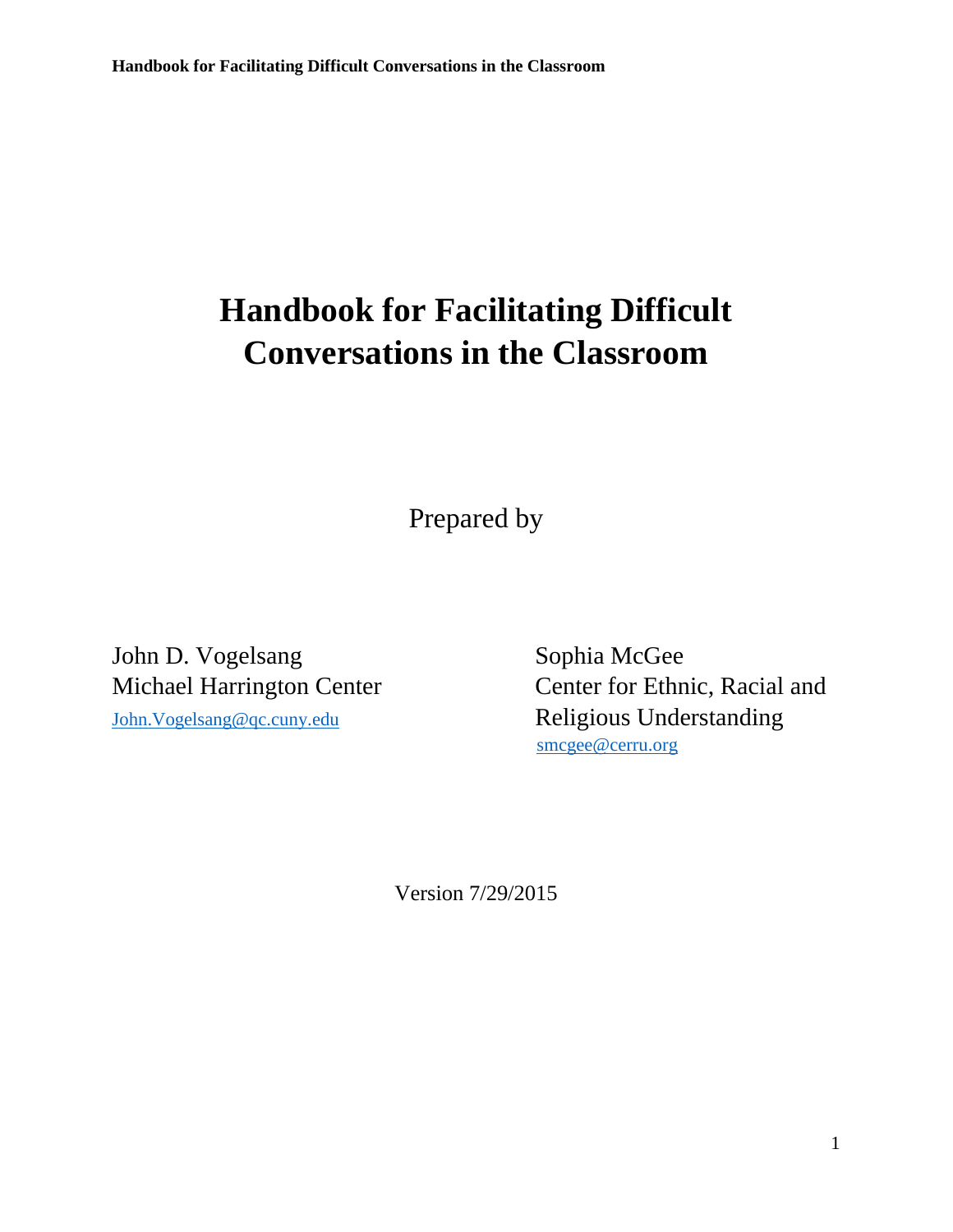## **Handbook for Facilitating Difficult Conversations in the Classroom**

### **Introduction**

*Sometimes things seem to explode in the classroom, and what do we do then? Knowing strategies for turning difficult encounters into learning opportunities enables us to address important, but hot, topics -- religion, politics, race, class, gender -- in our classroom discussions.* Lee Warren

Students often bring up difficult issues in class. We and our students are experiencing the events in the Middle East; police use of excessive force; shootings in churches, schools, and movie theatres; the intensifying immigration debate; racism and genderism; and whatever turns up in the morning's news. It is important to hone our skills in facilitating difficult conversations in the classroom.

This handbook is written by faculty for faculty. While the resources in this handbook can be used on their own, they are meant to be part of the faculty mini-course: Facilitating Difficult Conversations in the Classroom**.** In this handbook you will find specific designs, approaches, and techniques to ensure that the classroom is a safe space for students to have conversation about issues that matter. The faculty mini-course explores how to facilitate difficult conversations in the classroom through small and large group discussions, role plays, case studies, and demonstrations of new techniques with opportunities to practice them.

### **Contents**

- How to Have Difficult Conversations in the Classroom -- 3
- Resources for Difficult Conversations in the Classroom -- 4
- Common Practices for Engaging Difficult Conversations in the Classroom -- 6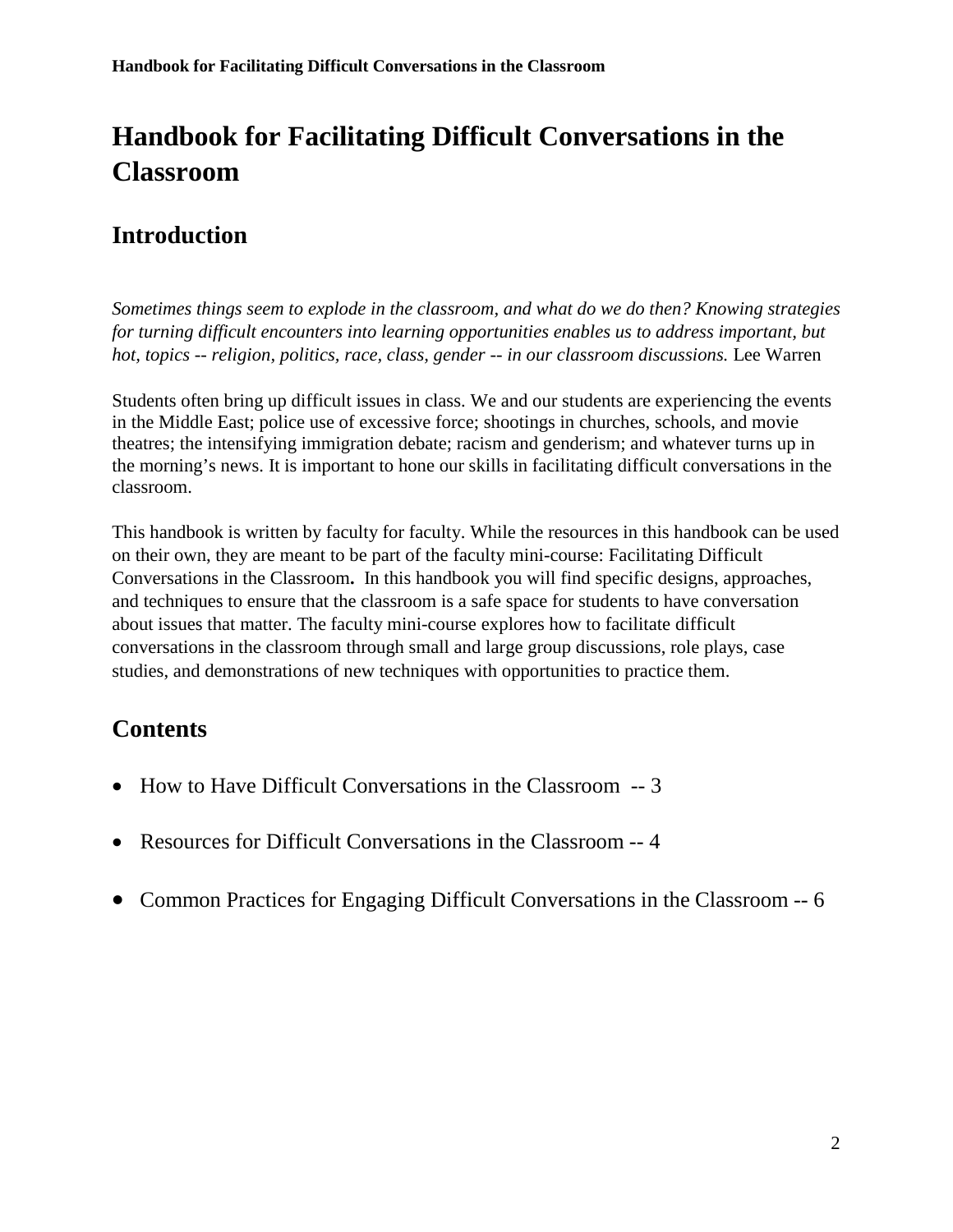### **How to Have Difficult Conversations in the Classroom**

- Managing Hot Moments in the Classroom <http://isites.harvard.edu/fs/html/icb.topic58474/hotmoments.html> A guide for finding teaching opportunities when students bring up difficult issues or say things that offend others in the class.
- Leading Classroom Discussion on Difficult Topics <http://cft.vanderbilt.edu/guides-sub-pages/difficult-dialogues/> A resource on intentional strategies to help students deal with difficult subjects and how professors can prepare for facilitating difficult conversations.
- Difficult Conversations: How to Discuss What Matters Most [http://www.fscanada.org/wp-content/uploads/2013/12/Difficult-Conversations-](http://www.fscanada.org/wp-content/uploads/2013/12/Difficult-Conversations-Summary.pdf)[Summary.pdf](http://www.fscanada.org/wp-content/uploads/2013/12/Difficult-Conversations-Summary.pdf)

A summary of Douglas Stone, Bruce Patton, and Sheila Heen (1999), *Difficult conversations: how to discuss what matters most*. They provide a step-by-step approach to having difficult conversations that includes:

- **•** Deciphering the underlying structure of every difficult conversation
- Starting a conversation without defensiveness
- Listening for the meaning of what is not said
- **Staying balanced in the face of attacks and accusations**
- **Moving from emotion to productive problem solving**

#### • Challenging Conversations

<http://www2.humboldt.edu/diversity/faculty-resources/challenging-conversations> A list of resources and links from Humboldt State University; includes guidelines for discussing racial conflict, overcoming micro-aggressions, discussing cyber bullying, having the diversity conversation, and facilitating conversations about gender identity and sexual orientation.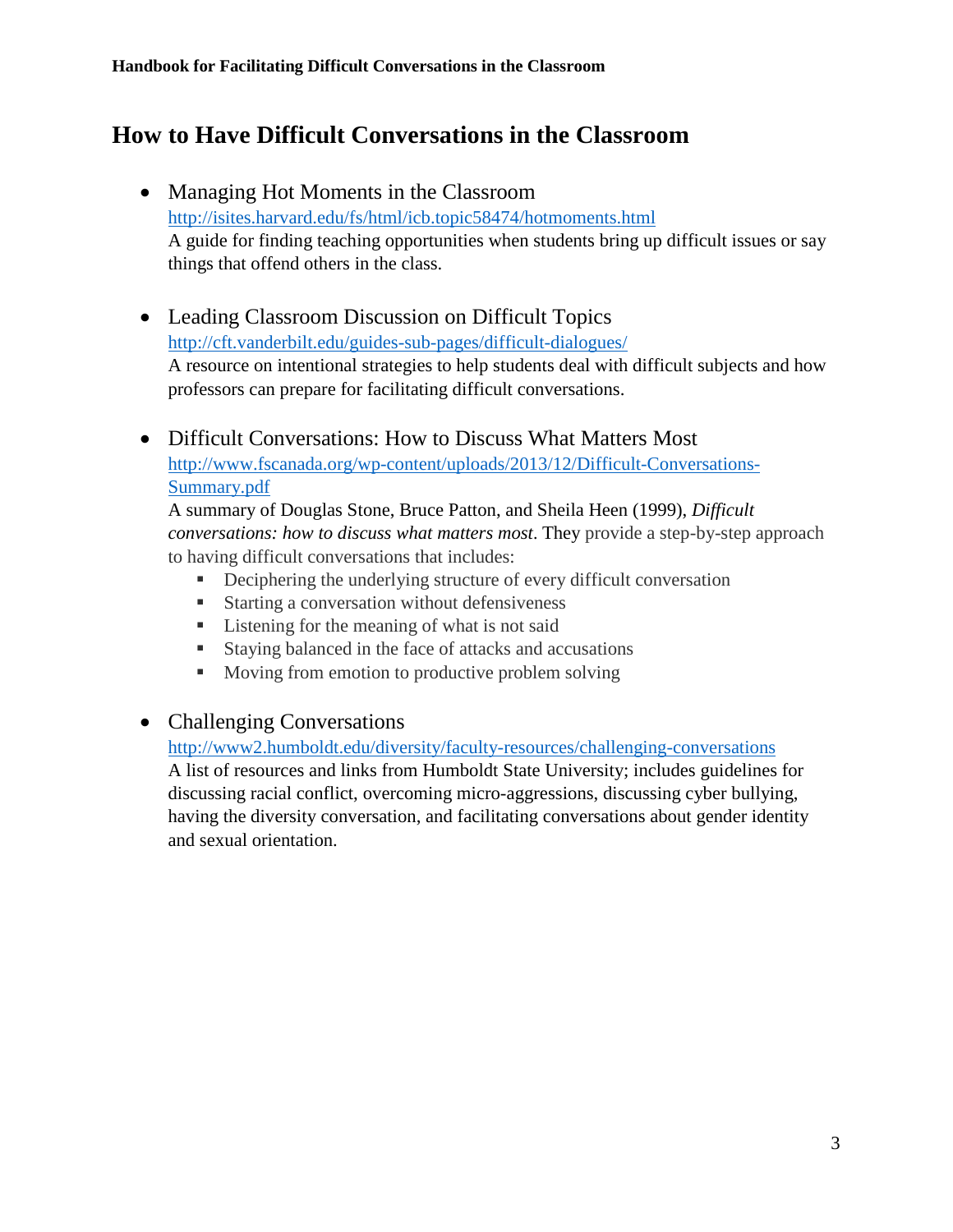### **Resources for Difficult Conversations in the Classroom**

• Teaching While White

<http://www.tolerance.org/blog/teaching-while-white> Offers advice in how White professors can work with students of color plus a list of resources for further exploring "teaching-while-white."

- Sample Guidelines for Classroom Discussion <https://apps.carleton.edu/curricular/aiseminars/cedi/mijacedi/> A process for involving students in creating a safe environment for productive classroom discussion.
- Teaching Controversial Issues <https://www.procon.org/sourcefiles/CTL.pdf> How to plan for controversy with methods and approaches for incorporating controversy into the classroom learning experience.
- Conversations that matter [http://www.ascd.org/publications/educational](http://www.ascd.org/publications/educational-leadership/sept08/vol66/num01/Conversations-That-Matter.aspx)[leadership/sept08/vol66/num01/Conversations-That-Matter.aspx](http://www.ascd.org/publications/educational-leadership/sept08/vol66/num01/Conversations-That-Matter.aspx) How to structure the class to encourage conversations that matter.
- Start Talking: A Handbook for Engaging Difficult Dialogues in Higher Education

[http://www.uaa.alaska.edu/café/difficultdialogues/upload/Start-Talking-](http://www.uaa.alaska.edu/cafe/difficultdialogues/upload/Start-Talking-Handbookcomplete-version.pdf)[Handbookcomplete-version.pdf](http://www.uaa.alaska.edu/cafe/difficultdialogues/upload/Start-Talking-Handbookcomplete-version.pdf)

An extensive resource about the difficult dialogues project the University of Alaska Anchorage and Alaska Pacific University carried out with Ford Foundation funding. The handbook includes a five day intensive faculty program and many examples of activities and practices the faculty used in their classrooms.

• Dealing With Difficult Classroom Situations [http://socialwork.uw.edu/sswuw/drupal/sites/default/files/sswfiles/teaching/Dealing%20](http://socialwork.uw.edu/sswuw/drupal/sites/default/files/sswfiles/teaching/Dealing%20With%20Difficult%20Classroom%20Situations%202011.pdf) [With%20Difficult%20Classroom%20Situations%202011.pdf](http://socialwork.uw.edu/sswuw/drupal/sites/default/files/sswfiles/teaching/Dealing%20With%20Difficult%20Classroom%20Situations%202011.pdf) A workshop designed for teaching assistants yet helpful for faculty about strategies to prevent and/or respond to issues such as disruptive student behavior, cheating and plagiarism, or student challenges to grades.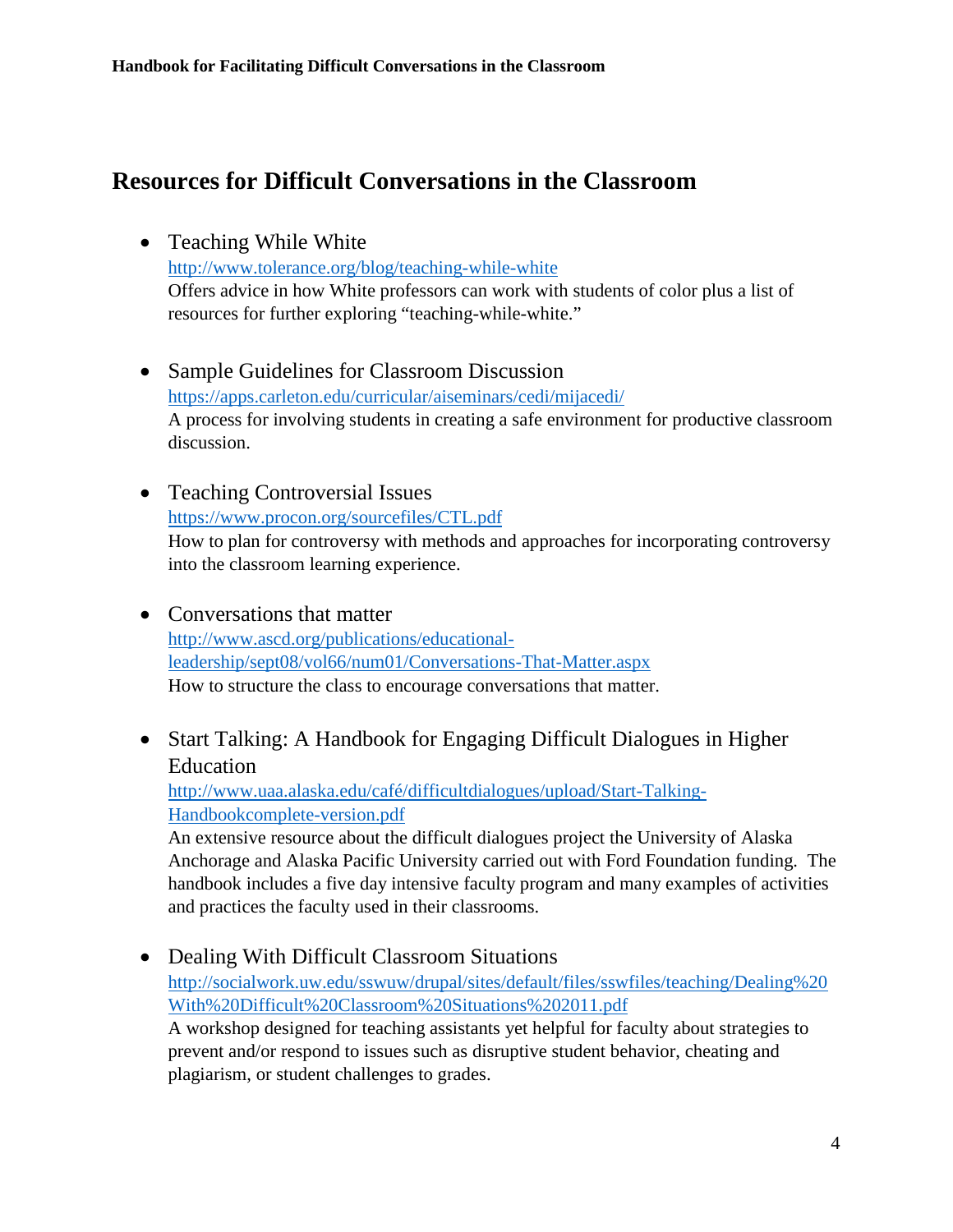- Developing Cultural Competency Among School Staff [http://tagphilly.org/wp-content/uploads/2015/04/Developing-Cultural-Competency-](http://tagphilly.org/wp-content/uploads/2015/04/Developing-Cultural-Competency-Among-School-Staff.pdf)[Among-School-Staff.pdf](http://tagphilly.org/wp-content/uploads/2015/04/Developing-Cultural-Competency-Among-School-Staff.pdf) A six session workshop designed to help teachers deal with issues of language, culture, and race in educational contexts.
- Racial Microaggressions and Difficult Dialogues on Race in the Classroom Derald W. Sue, Annie I. Lin, Gina C. Torino, Christina M. Capodilupo, & David P. Rivera (2009). Racial Microaggressions and Difficult Dialogues on Race in the Classroom. *Cultural Diversity and Ethnic Minority Psychology, 15*(2), 183 – 190. https://depts.washington.edu/anthweb/resources/diverse\_pdfs/diversity\_microagressions [11.pdf](https://depts.washington.edu/anthweb/resources/diverse_pdfs/diversity_microagressions_11.pdf)

This article describes a qualitative study of the variables that lead to successful or unsuccessful difficult dialogues and offers recommendations for education and training.

[http://www2.humboldt.edu/diversity/sites/default/files/Overcoming\\_Microaggressions-](http://www2.humboldt.edu/diversity/sites/default/files/Overcoming_Microaggressions-Sue-p.250-254-2010.pdf)[Sue-p.250-254-2010.pdf](http://www2.humboldt.edu/diversity/sites/default/files/Overcoming_Microaggressions-Sue-p.250-254-2010.pdf)

This excerpt from Derald Sue's *Microaggressions in Everyday Life: Race, Gender, and Sexual Orientation* (2010) outlines what educators need to do to become effective facilitators of difficult dialogues on race.

• Implicit Bias

<http://kirwaninstitute.osu.edu/wp-content/uploads/2014/03/2014-implicit-bias.pdf> Kirwan Institute for the Study of Race & Ethnicity's summary of findings from neurology and social and cognitive psychology showing that hidden biases operating largely under the scope of human consciousness influence the way that we see and treat others, even when we are determined to be fair and objective.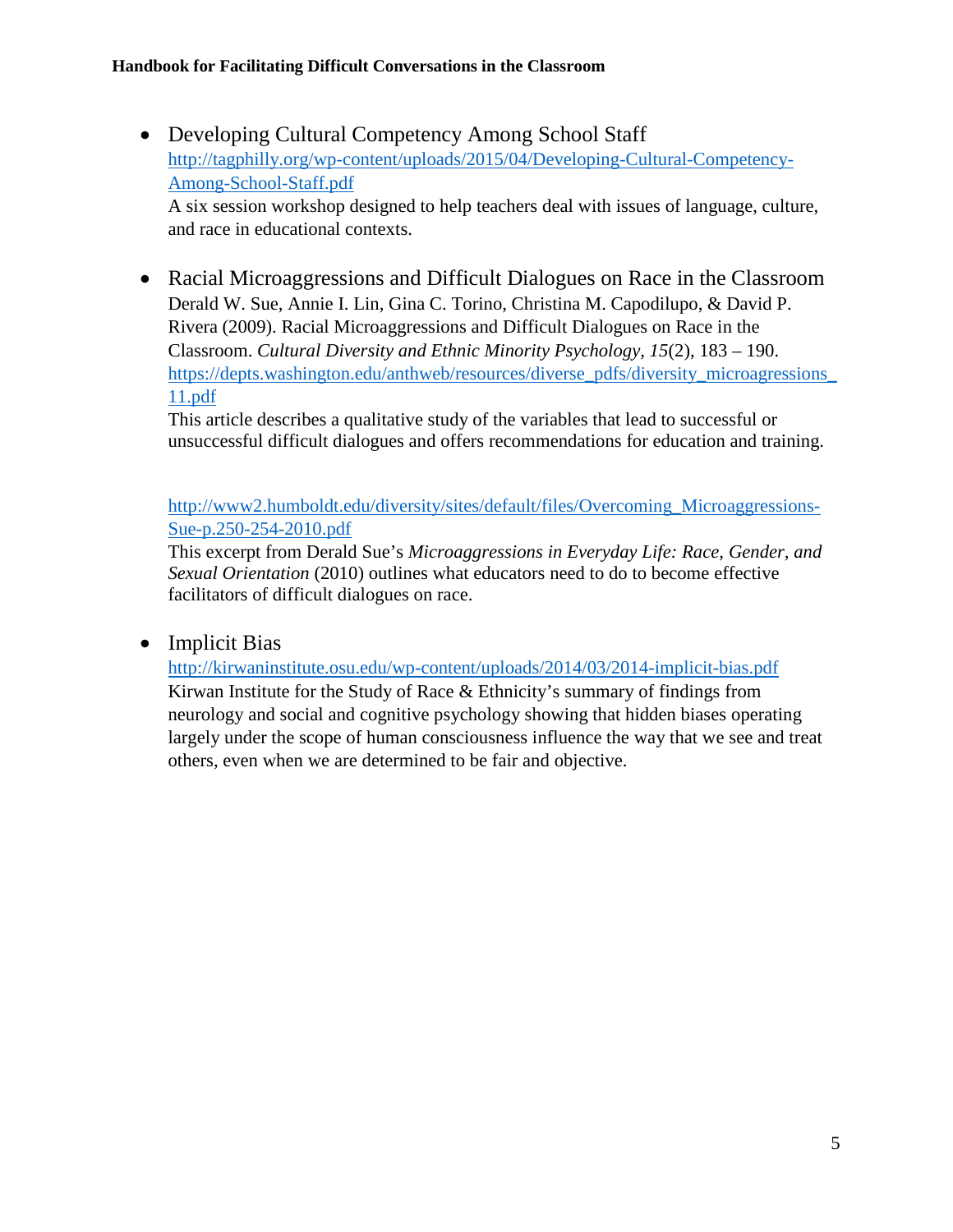### **Common Practices for Engaging Difficult Conversations in the Classroom**

- **Reflect Back**: I think I heard you say.... Is that what you said? Could you tell me more about what you mean by that statement? Keep reflecting back what was said and, if appropriate, add a question similar to the ones at the end of this handout.
- **Take the issue off the student** and make it a topic for general discussion. "Many people think this way. Why do you think they hold such views?" "What are different views? Why do you think people hold those views?" Or ask if others hold the same view (show of hands). Ask who holds a different view (show of hands). Ask if someone is willing to share the opposite view. Again reflect back what you heard. You can invite to host a conversation between the different views at a time outside of class or in a later class.
- **Reflection Time:** Ask everyone to write what they are feeling and thinking about what just happened. After about three to five minutes, ask a few to share what they would like from their written notes. Summarize what you have heard, and describe what you can do (plan a time in class to discuss the topic or a time outside of class).
- **Foster Understanding:** Two or more students are offering conflicting views. Ask the students to listen carefully to each other and to summarize what they heard before speaking. Encourage them to ask questions but remind them of the difference between an agenda question (Don't you know the problem with…? Haven't you considered…?) and curiosity questions (What makes this important to you? What led you to this point of view?). Agenda questions are advice, challenges, and one's own belief about a situation in the guise of an inquiry; curiosity questions offer a space for the other people to explore possibilities and respond with what they value, believe, or surmise for themselves.
- **The Five Minute Rule:** a way of taking an invisible or marginalized perspective and entertaining it respectfully for a short period of time. (Vanderbilt University Center for Teaching)

**Rule**: Anyone who feels that a particular point of view is not being taken seriously has a right to point this out and call for this exercise to be used.

**Discussion**: The group then agrees to take five minutes to consider the merits of this perspective, refrain from criticizing it, and make every effort to believe it. Only those who can speak in support of it are allowed to speak, using the questions below as prompts. All critics must remain silent.

#### **Questions and prompts**:

- What's interesting or helpful about this view?
- What are some intriguing features that others might not have noticed?
- What would be different if you believed this view, if you accepted it as true?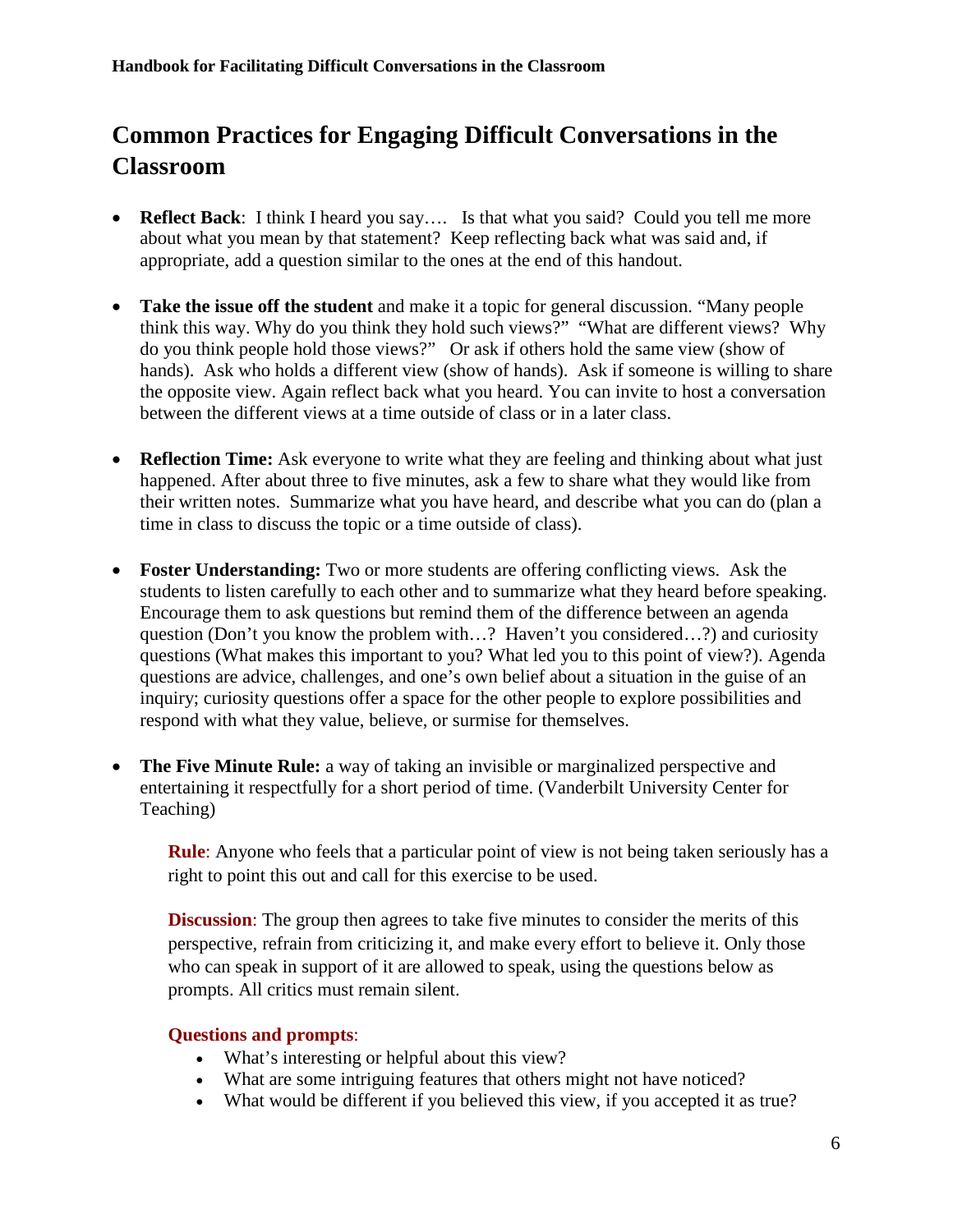#### **Questions for the whole class**

- What did you learn?
- What are you curious to know more about?
- **Fishbowl Exercise:** Those who feel similarly about an issue are able to talk with one another without being interrupted or rebutted by others who feel differently. Ideally, those who identify with one side of an issue discover that they have differences with others in their group, and similarities with those on the "other" side (Vanderbilt University Center for Teaching).
	- Begin by asking students to identify with one side or the other of a contentious issue. This could be an issue that has arisen in class, or simply one that you want the students to discuss that day.
	- Ask students belonging to one point of view to make a circle with their chairs in the middle of the room. Students who identify with the opposing viewpoint form a concentric circle around them.
	- Establish some ground rules for the group in the middle of the room:
		- o Speak for yourself
		- o Talk about your own opinions and beliefs; this is not a time to debate those who have contrary opinions and beliefs
		- o Take turns instead of dominating the conversation
		- o Listen to understand and listen with resilience—listening even when you hear something that is hard to hear
		- o Listen for similarities and differences
	- Invite the students in the central circle to discuss with one another why they feel so strongly about their position on this issue, and what meaning this issue has for them. Tell the students in the outer circle not to speak at this point; they are only to listen in on the others' conversation.

Offer some questions to start the conversation:

- o What do you believe?
- o What led you to this belief/opinion?
- o Why is this belief/opinion important for you?
- o Who has influenced your belief/opinion?
- o Has your belief/opinion changed since you were younger? How?
- Once students in the middle circle have all had a chance to speak, the instructor asks those in the outer circle to paraphrase what they heard. Students in the middle may affirm or correct their peers' understanding, and clarify where needed.
- Students are then asked to switch places those in the outer circle come to the middle, and those in the middle move to the outside. The above process is then repeated, so that by the end, all students have had the opportunity to express their views.

The idea is to help students develop *empathy* for other viewpoints by listening actively, paraphrasing others' ideas, and discovering points of connection with those who think or believe differently about an important issue.